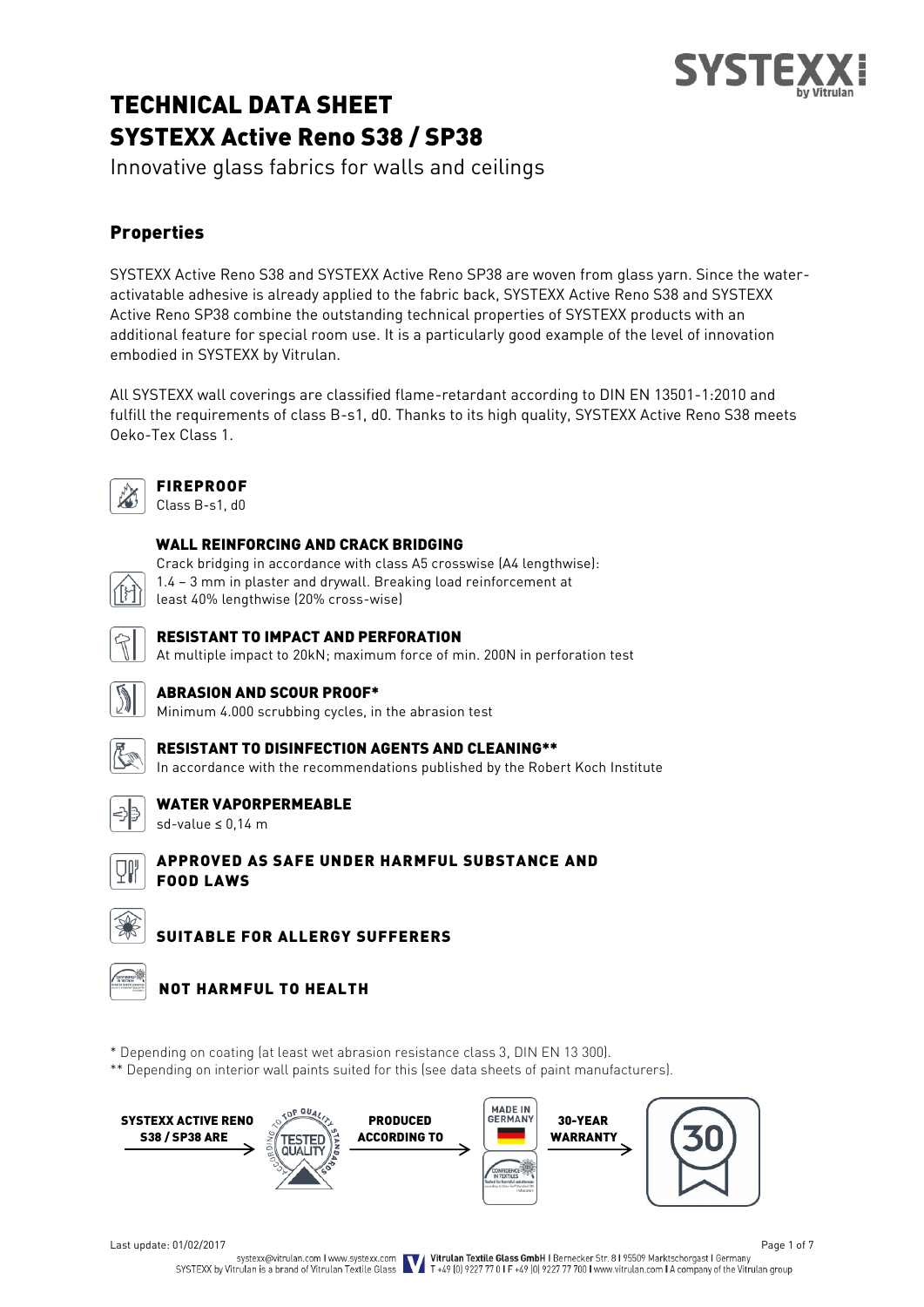

# Typical application

SYSTEXX Active Reno S38 and SYSTEXX Active Reno SP38 wall coverings have been specially developed for quick renovation of interior walls. They can be applied directly to surfaces that have **trowel marks or uneven patches up to 2 mm deep1)**. The substrate can be such that there are still shadows when side-lighting is used.

Benefit: Since there is no need for time-consuming preparation like extensive filling and the application of adhesive, SYSTEXX Active Reno S38 and SYSTEXX Active Reno SP38 provide cost and time savings of up to 30%.

## Technical Parameters / Roll Style

| <b>Product</b>                             | <b>SAP designation</b> | Approx.<br>Weight<br>in $a/m^2$ | Approx.<br><b>Width</b><br>in cm | Lengths<br>$\mathsf{In} \mathsf{m}$ | <b>Pattern Repeat</b><br>cm |  |
|--------------------------------------------|------------------------|---------------------------------|----------------------------------|-------------------------------------|-----------------------------|--|
| SYSTEXX Active Reno S38   GG 938 RW AQ 25m |                        | 245                             | 100                              | 25                                  | $\rightarrow$ 0 free match  |  |

### Technical Parameters / Roll Style

| <b>Product</b>                              | <b>SAP designation</b> | Approx.<br>Weiaht<br>in $a/m^2$ | Approx.<br><b>Width</b><br>in cm | Lengths<br>$\ln m$ | <b>Pattern Repeat</b><br>cm |  |
|---------------------------------------------|------------------------|---------------------------------|----------------------------------|--------------------|-----------------------------|--|
| SYSTEXX Active Reno SP38   GG 938 PG AQ 25m |                        | 250                             | 100 <sub>1</sub>                 | 25                 | $\rightarrow$ 0 free match  |  |

### Substrate preparation

The substrate must be dry, clean, smooth and stable. Remove old wall coverings and unstable coatings. Smooth any stable substrates that are rough or uneven; fill any holes with filler. SYSTEXX Active Reno S38 and SYSTEXX Active Reno SP38 wall coverings have been specially developed for quick renovation of interior walls. They can be applied directly to surfaces that have **trowel marks or uneven patches up to 2 mm deep1)**. The substrate can be such that shadows remain when sidelighting is used. Porous substrates should first be treated with a suitable primer. Remove any mould or fungus, and treat according to the relevant guidelines. (Substrate preparation is described in more detail in the "Substrate / Preparation" table).

## Application

#### Important for all products

Do not apply when the temperature of the room or wall is less than +8 °C. Only use products with the same serial number on adjacent surfaces (printed on the outside of the box). Sheet length = all  $/$ ceiling measurement plus 5 – 10 cm. Cut off the excess cleanly.

1) Carry out trial application to check suitability of substrate, if necessary.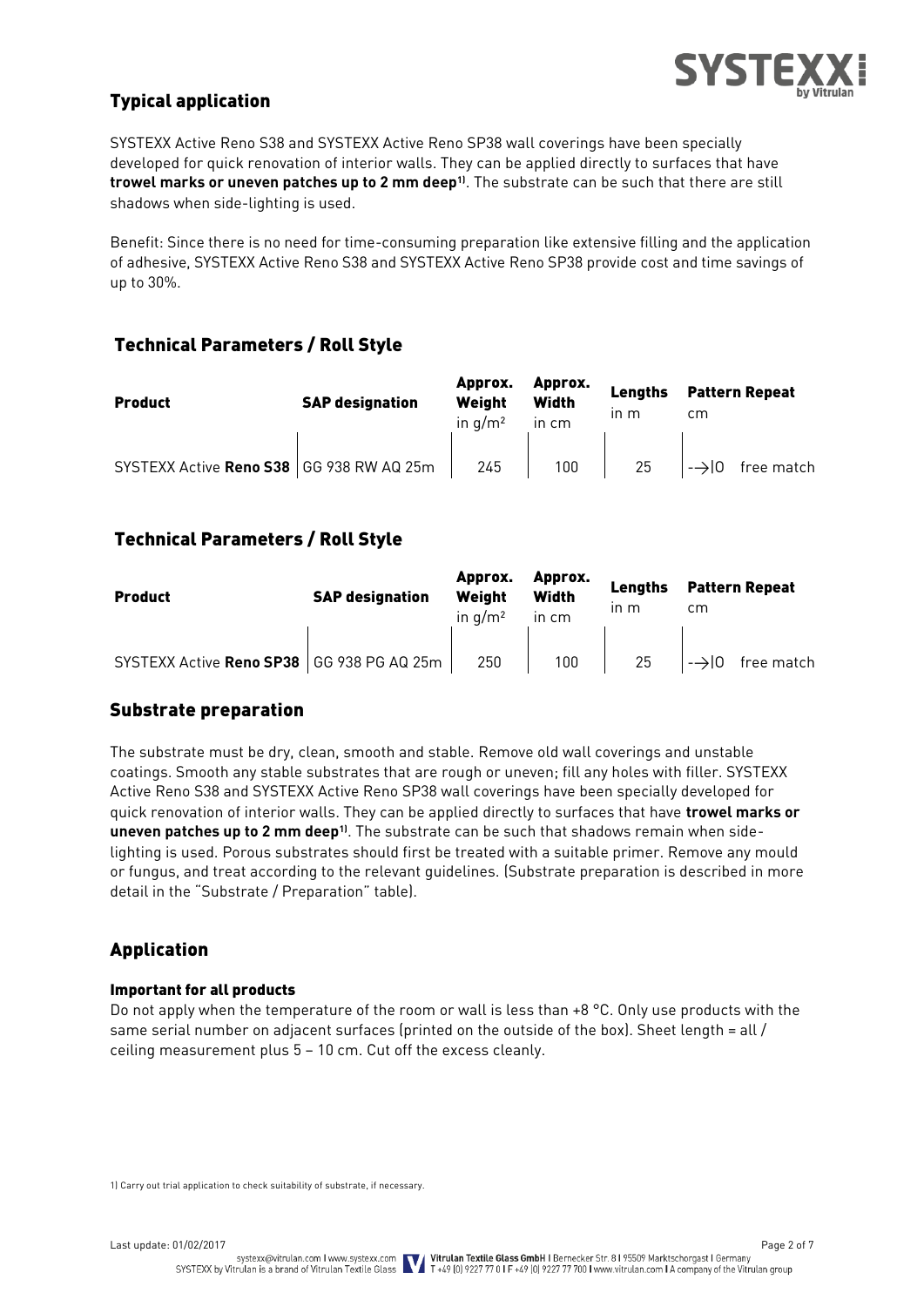

#### 1. Using the Aqua Quick pasting machine

Pull the roll through the Aqua Quick pasting machine and fold loosely. Allow 1 minute for the integrated adhesive to activate, or 2 to 3 minutes when applying to ceilings. For more information, please refer to the Aqua Quick manual.

Allow 7 – 12 hours drying time at normal room temperature (18 °C).

The fabric remains workable for up to 30 minutes after activating the adhesive. Working life may vary significantly when applying under extreme climatic conditions (high air humidity, high temperatures).

The sheet of fabric can be repositioned up to 20 minutes after applying. Please note that this timeframe depends largely on the substrate and the ambient temperature. Do not leave the material immersed in the water bath for more than 5 minutes as this may cause the adhesive to swell and liquefy. If the fabric is left in the water bath for a longer period, we cannot guarantee that the right amount of adhesive with the correct consistency will remain on the fabric.

Tip: To avoid waste when a break between cutting one length and the next is necessary/desirable: draw a length 50 cm shorter than required through the Aqua Quick machine, then cut the drop to the correct length along the back edge of the bath. (Example: for a room height of 2.50 m: measure a 2 m drop, then cut on the back edge of the bath to give a total length of 2.50 m).

#### 2. Avoid differences in texture

Never paste the product upside down or inside out. The marking on the back provides orientation. When glued, the distance between the marking on the back is m from one sheet to the next.

#### 3. Paste with butt-join

The sheets must have very good contact near the seams. Any adhesive left on the front of the fabric should be removed immediately with a damp clean cloth.

#### 4. Press on and cut off

Apply enough pressure with a wallpapering squeegee over the whole area to remove bubbles. Push the excess carefully into the corners and trim it off along the edge of the wallpapering squeegee or cutting ruler using a sharp-bladed cutter. Applying to outer corners: use a fine grade of wet abrasive paper (≥ P 240) to lightly sand the product at the edges (without sanding through), press around the edges and press out the bubbles.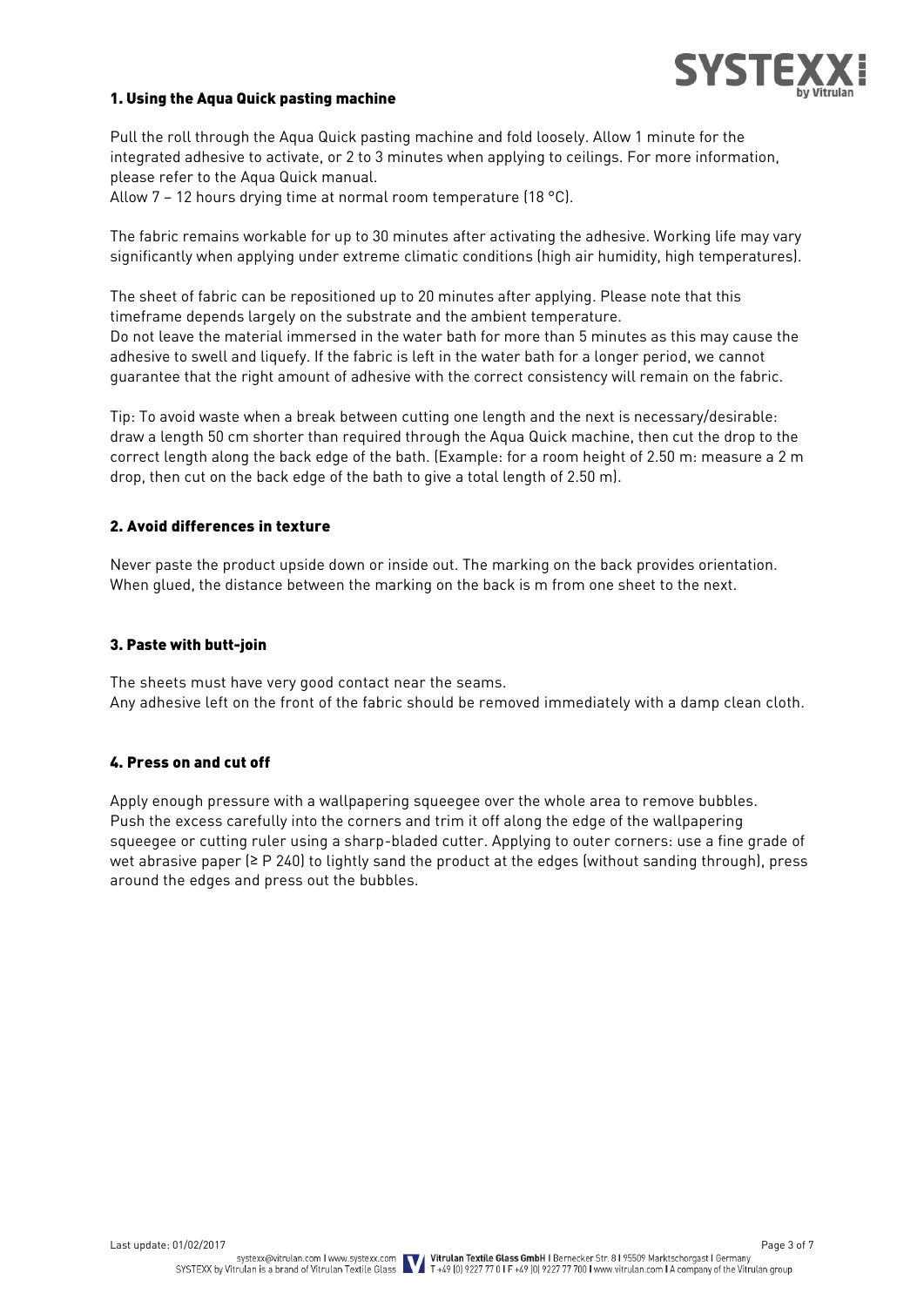

#### 5. Coating

We recommend using high-quality dispersion paint. Apply two coats, wait until the first coat has completely dried before applying the second coat. Any level of gloss can be used.

| 1st coat:       | apply the paint evenly after the product has fully dried. Observe the paint<br>manufacturer's instructions for application.                                                                                                                       |
|-----------------|---------------------------------------------------------------------------------------------------------------------------------------------------------------------------------------------------------------------------------------------------|
| 2nd coat:       | only do this after the 1st coat of paint has fully dried.                                                                                                                                                                                         |
| Paint coverage: | Unpigmented: $195 - 290$ g/m <sup>2</sup> for 1st coat of paint, $150 - 245$ g/m <sup>2</sup> for $2nd$<br>coat of paint.<br>180 - 230 g/m <sup>2</sup> für 1st coat of paint; 130 - 170 g/m <sup>2</sup> for 2nd<br>Pigmented:<br>coat of paint. |

Walls covered with pre-pigmented SYSTEXX SP38 usually need only one coat of paint for pale matt or satin gloss coatings.

The quantity required depends on the fabric structure and on the substrate. You will need to determine accurate values to allocate applications to the building. Similarly, please also observe the technical data sheets for those products that will also be used.

| Desired topcoat                     | Required basecoat                   |  |  |
|-------------------------------------|-------------------------------------|--|--|
| <b>Matt</b>                         |                                     |  |  |
| Semi-gloss<br>- Eggshell<br>- Satin | Semi-gloss<br>- Eggshell<br>- Satin |  |  |
| Gloss<br>- High gloss               | Gloss<br>- Satin<br>- High gloss    |  |  |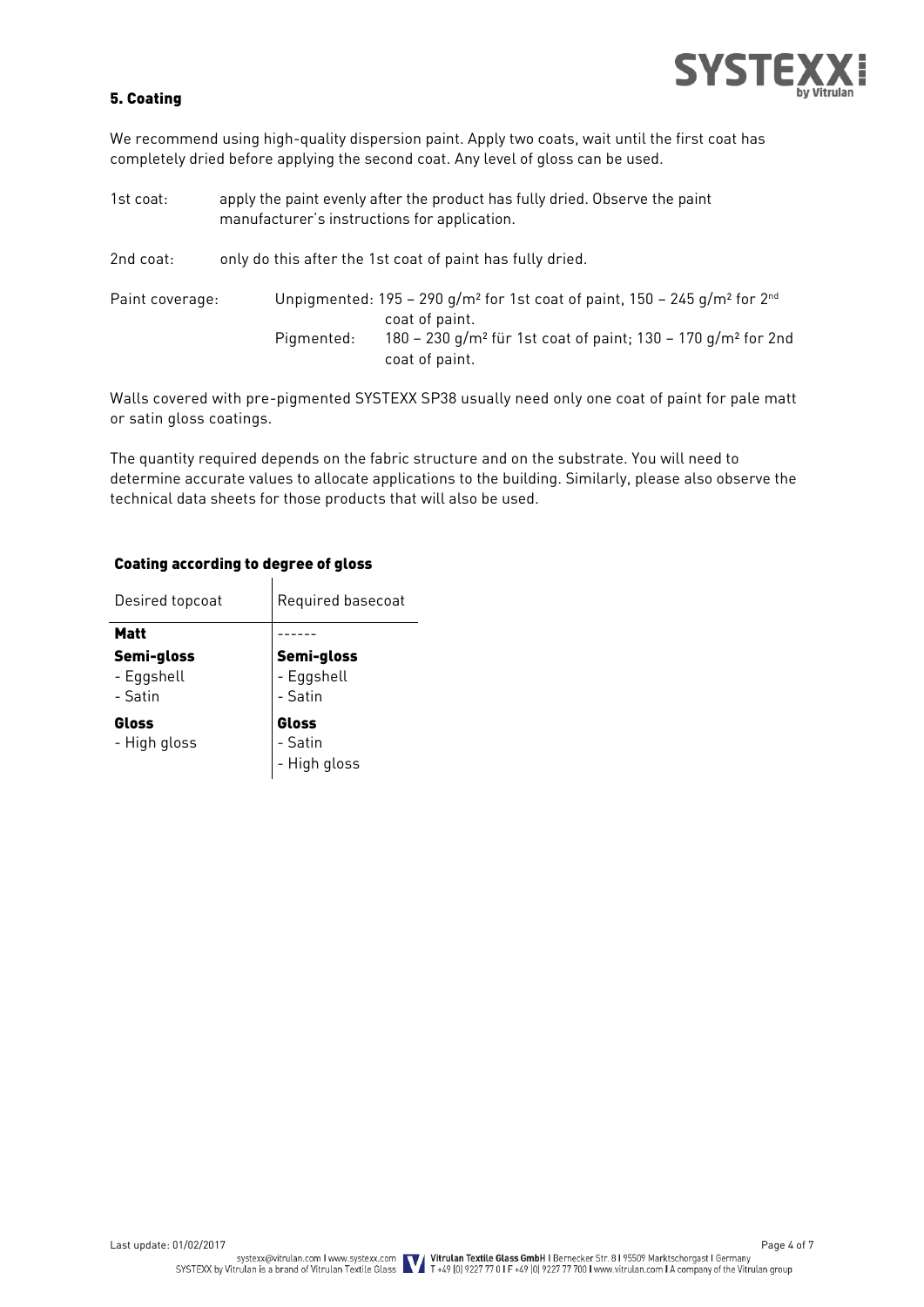

| <b>Exposed concrete</b>                                                     | 1. De-burr roughly<br>2. Fill holes and cracks, smooth and level substrate with a suitable filling<br>material<br>3. Sand and prime                                                                     |
|-----------------------------------------------------------------------------|---------------------------------------------------------------------------------------------------------------------------------------------------------------------------------------------------------|
| Porous concrete,<br><b>Filigran concrete</b>                                | 1. Clean labrade and smooth down)<br>2. Fill holes and cracks, smooth and level substrate with a suitable filling<br>material<br>3. Sand and prime                                                      |
| <b>Sandy plaster</b>                                                        | 1. Sand down (remove loose sand corn)<br>2. Stabilize substrate with a suitable primer<br>3. Fill holes and cracks, smooth and level substrate with a suitable filling<br>material<br>4. Sand and prime |
| <b>Course textured plaster</b>                                              | 1. De-burr roughly<br>2. Fill holes and cracks, smooth and level substrate with a suitable filling<br>material<br>3. Sand and prime                                                                     |
| Absorbent plaster<br>(e. g. stucco)                                         | 1. Apply a suitable primer<br>2. Fill holes and cracks, smooth and level substrate with a suitable filling<br>material<br>3. Sand and prime                                                             |
| <b>Normal plaster</b>                                                       | 1. Fill holes and cracks, smooth and level substrate with a suitable filling<br>material<br>2. Sand and prime                                                                                           |
| Peelable / Stripable wallpaper<br><b>Scrap wallpaper</b><br>(e.g. woodchip) | 1. Remove wallpaper entirely<br>2. Fill holes and cracks, smooth and level substrate with a suitable filling<br>material<br>3. Sand and prime                                                           |
| <b>Peeling / Flaking paint coating</b>                                      | 1. Remove all loose flakes<br>2. Sand and prime the area<br>3. Fill holes and cracks, smooth and level substrate with a suitable filling<br>material<br>4. Sand and prime                               |
| <b>Distemper coatings</b><br>(e.g. cellulose)                               | 1. Remove completely by scraping/washing off<br>2. Prime with suitable keying primer<br>3. Fill holes and cracks, smooth and level substrate with a suitable filling<br>material<br>4. Sand and prime   |
| <b>Glossy paint coatings</b>                                                | 1. Sand until there is a matt finish<br>2. If necessary, apply a keying primer                                                                                                                          |
| <b>Glass fabric</b>                                                         | 1. Smoothen and level out fabric structure with a suitable filling material<br>(prevents the formation of stripes in the texture)<br>2. Sand and prime                                                  |

Substrate Preparation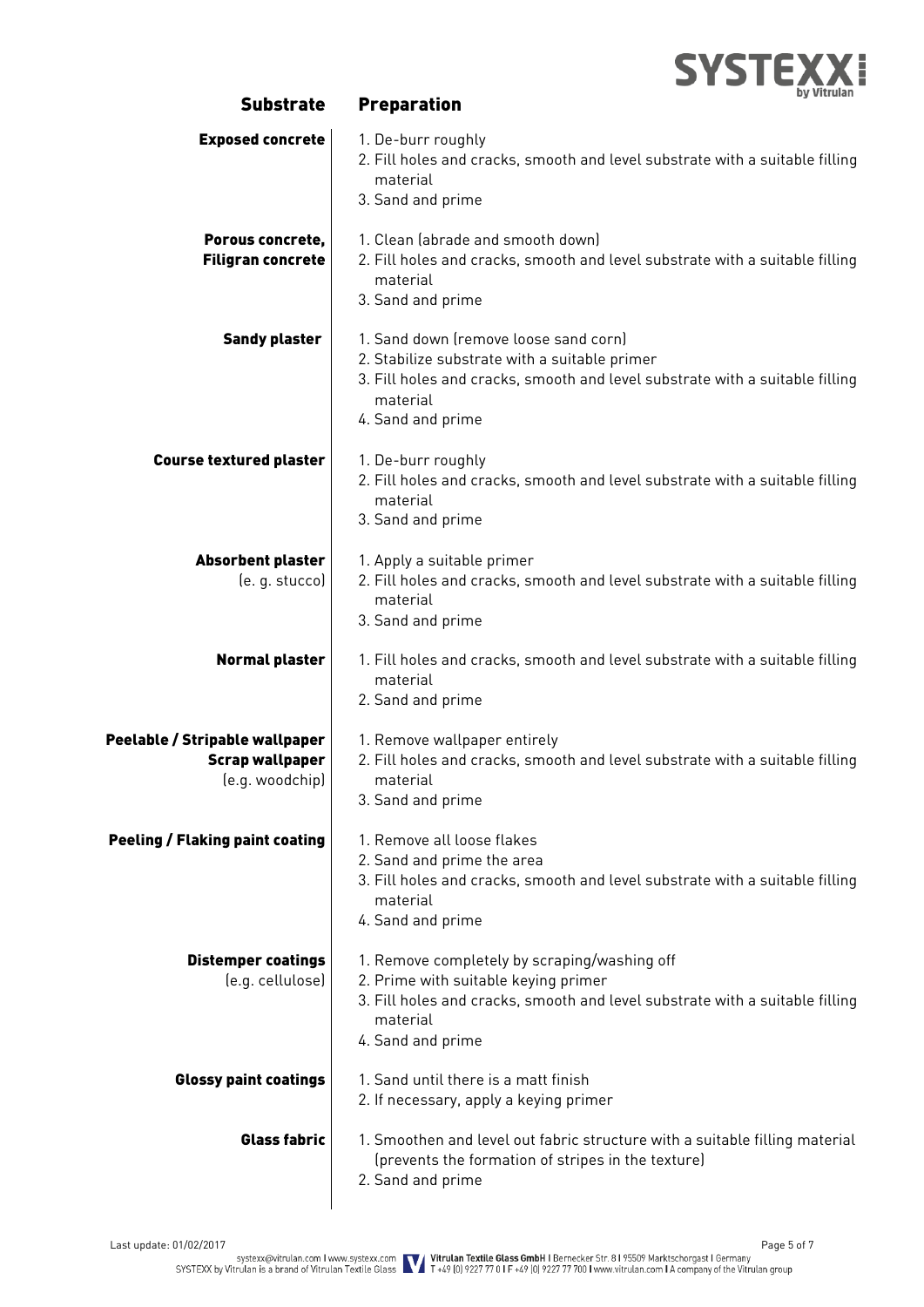

| <b>Plasterboard panels</b>                     | 1. Fill joints and screw holes in accordance with current plasterboard<br>specifications<br>2. Sand and prime                                                                               |
|------------------------------------------------|---------------------------------------------------------------------------------------------------------------------------------------------------------------------------------------------|
| OSB panels, wood, Hardboard                    | 1. Insulate / seal surface with suitable primer<br>2. Fill joints and screw holes with suitable filling material<br>3. Sand and prime                                                       |
| <b>Ceramic tiles</b>                           | 1. Clean and degrease the tiles<br>2. Apply bonding agent (undercoat/primer for ceramic and glass)<br>3. Fill and level whole surface with a suitable filling material<br>4. Sand and prime |
| <b>Rusty steel surfaces</b>                    | 1. Remove rust as per DIN 55928 PST 2-3 or ST 2-3<br>2. Apply a suitable anti-corrosive primer                                                                                              |
| <b>Bleeding surfaces</b><br>(e.g. waterstains) | 1. Insulate bleeding areas with a suitable primer<br>2. Fill holes and cracks, smooth and level substrate with a suitable filling<br>material<br>3. Sand and prime                          |
| <b>Nicotine and soot deposits</b>              | 1. Treat with an insulating protective layer                                                                                                                                                |